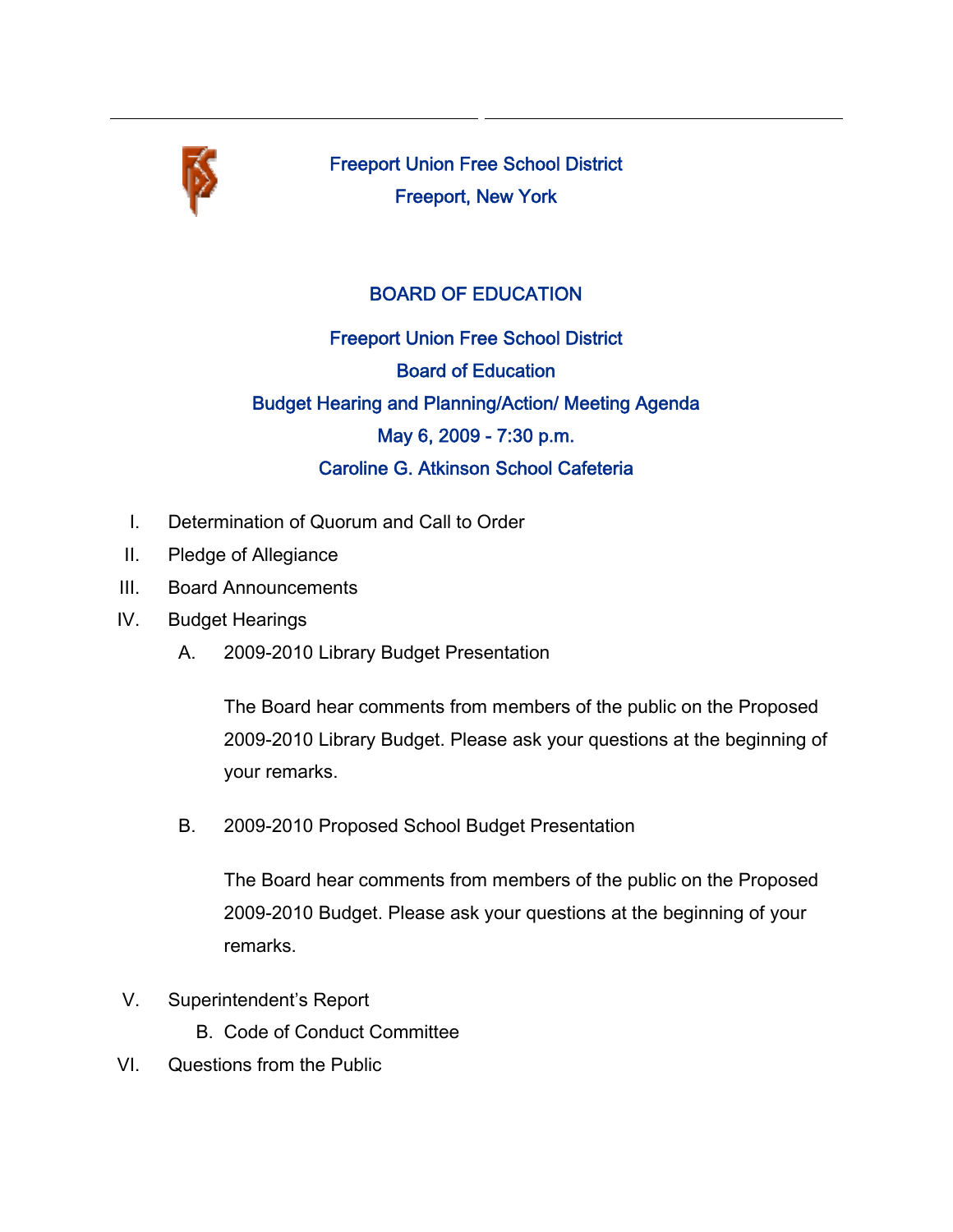At this time, the public is given the opportunity to address the Board of Education on any topic. Each speaker will be allowed to address the Board once, for a maximum of four minutes.

- VII. Items for Action
	- A. Acceptance of the Minutes from the Committees on Special Education and Preschool Special Education:

February 5, 2009, February 6, 2009, February 11, 2009, February 13, 2009, February 24, 2009, February 25, 2009, February 26, 2009, February 27, 2009, March 3, 2009, March 4, 2009, March 6, 2009 March 10, 2009, March 12, 2009, March 18, 2009, March 23, 2009, March 24, 2009, March 25, 2009, March 26, 2009, March 27, 2009, March 30, 2009, April 1, 2009, April 2, 2009, April 3, 2009, April 21, 2009

B. Appointment of the Code of Conduct Committee

BE IT RESOLVED, that the Board of Education hereby appoints the following individuals to serve on the District-wide Code of Conduct Committee, and such Committee is charged with the responsibility to review the Code of Conduct in accordance with law and applicable Regulations of the Commissioner of Education:

| <b>First Name Last Name</b> |           | Position                    |
|-----------------------------|-----------|-----------------------------|
| Linda                       | Carter    | Principal, Atkinson         |
| Timothy                     | O'Donnell | Director of Facilities      |
| Jane                        | Albert    | Director of PPS             |
| Alana                       | Dawson    | <b>Freeport HS Student</b>  |
|                             |           | Parent                      |
| Laura                       | Cardoso   | Parent                      |
| Ronald                      | Ellerbe   | Trustee, Board of Education |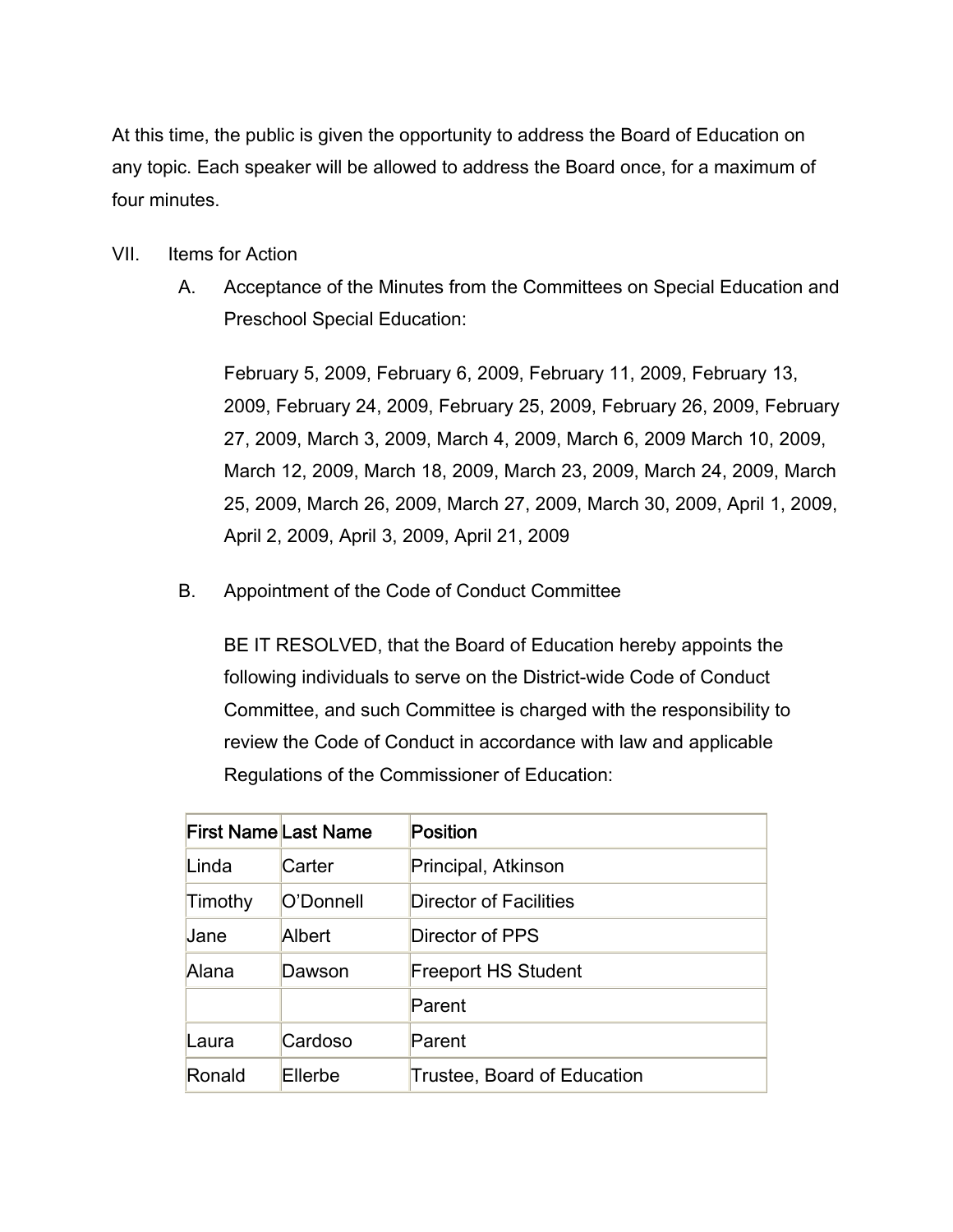| Lorrie   | Green         | Teacher, FHS                              |
|----------|---------------|-------------------------------------------|
| Wendy    | Haise         | Dean, FHS                                 |
| Carissa  | Roca          | <b>Freeport HS Student</b>                |
| Giselle  |               | Campbell-Ham Assistant Principal, Dodd MS |
| Paula    | Lein          | Principal, Archer St.                     |
| Pat      | Lewis         | <b>Community Member</b>                   |
| Peggy    | <b>Miller</b> | Principal, Columbus Ave.                  |
| Mary     | Stein         | Parent                                    |
| Debra    | Mulé          | Trustee, Board of Education               |
| John     | O'Mard        | Principal, Dodd MS                        |
| Ernie    | Kight         | Principal, FHS                            |
| Mario    | Salcedo       | Guidance Counselor- Dodd Middle School    |
| Nancy    | Schempp       | Coordinator, Math and Technology          |
| Ruth     | Smith         | President, FTA                            |
| Jonathan | Bloom         | <b>Director of Athletics</b>              |

- VIII. Review of the Tentative Agenda for the May 27 , 2009, BOE Action Meeting at Caroline G. Atkinson School.
	- IX. Board Comments
	- X. Superintendent Comments
	- XI. Adjournment

The Annual Budget Vote and Trustee Election meeting will be held at Caroline G. Atkinson School on May 19, 2009 at 9:30 p.m.

The next regularly scheduled meeting of the Board of Education will be on May 27, 2009, at Caroline G. Atkinson School. That meeting will begin at 7:30 p.m. unless otherwise noted.

Register to vote school days between 8:30 a.m. and 3:30 p.m. in the District Clerk's